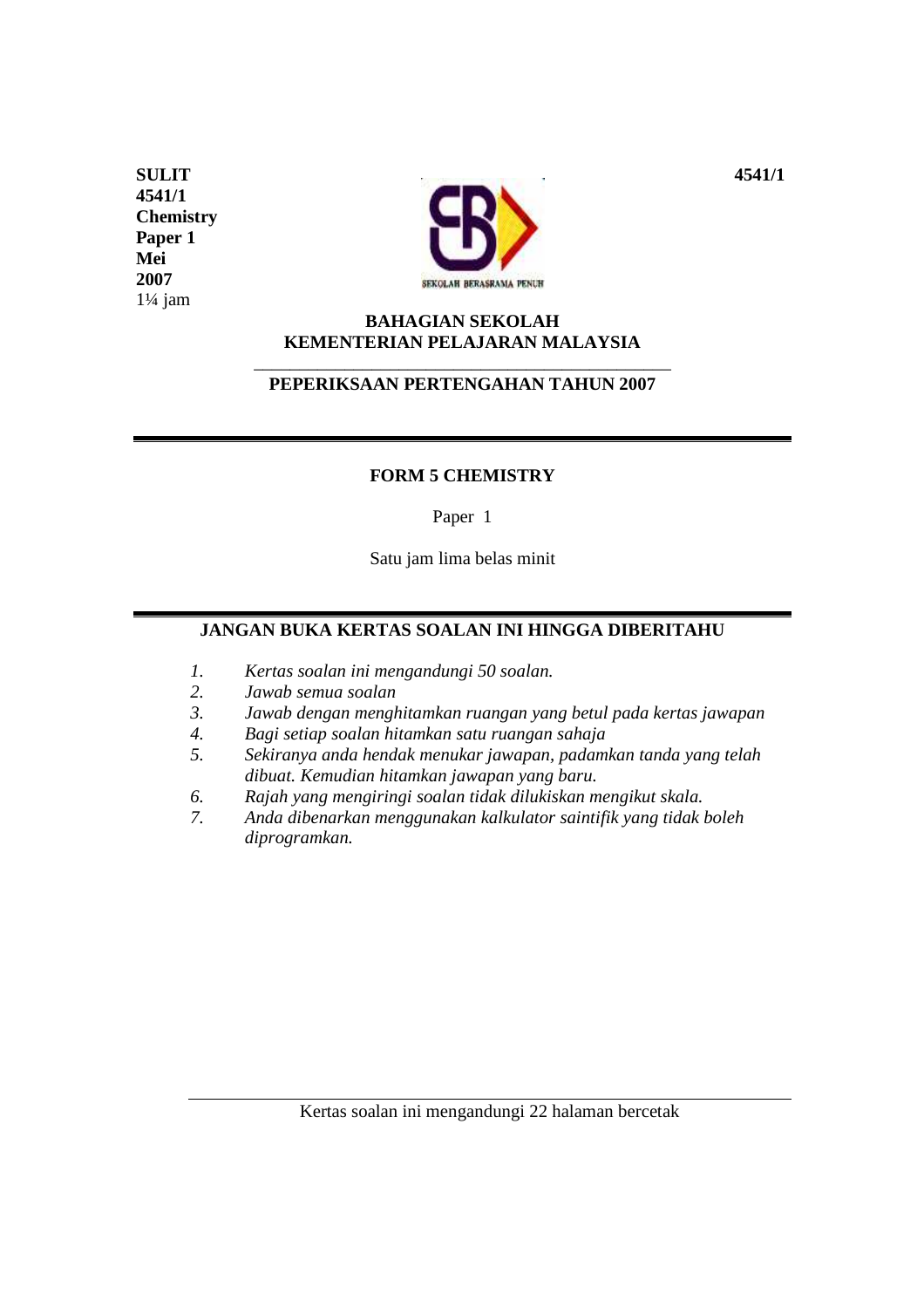- **1** A student wants to study the relationship between the concentration of hydrochloric acid and time of reaction by reacting the acid with magnesium ribbon. What should be the responding variable ?
	- **A** Concentration of acid
	- **B** Time taken for reaction
	- **C** Amount of magnesium ribbon
	- **D** Length of magnesium ribbon
- **2** Which of the following atomic models was proposed by Ernest Rutherford?
	- **A** The atom is the smallest particle
	- **B** The atom is a positively charged sphere
	- **C** The atom contains a nucleus that is surrounded by electrons moving at random
	- **D** The atom contains a nucleus that is surrounded by electrons that move in certain orbitals.
- **3** Avogadro number is the number of Use the information relative atomic mass for He =4, C=12, Cl =35.5 and Ca=40
	- **A** atoms in 12 g of carbon-12
	- **B** atoms in 8 g of helium
	- **C** molecules in 35.5 g of chlorine
	- **D** chloride ions in 11 g of calcium chloride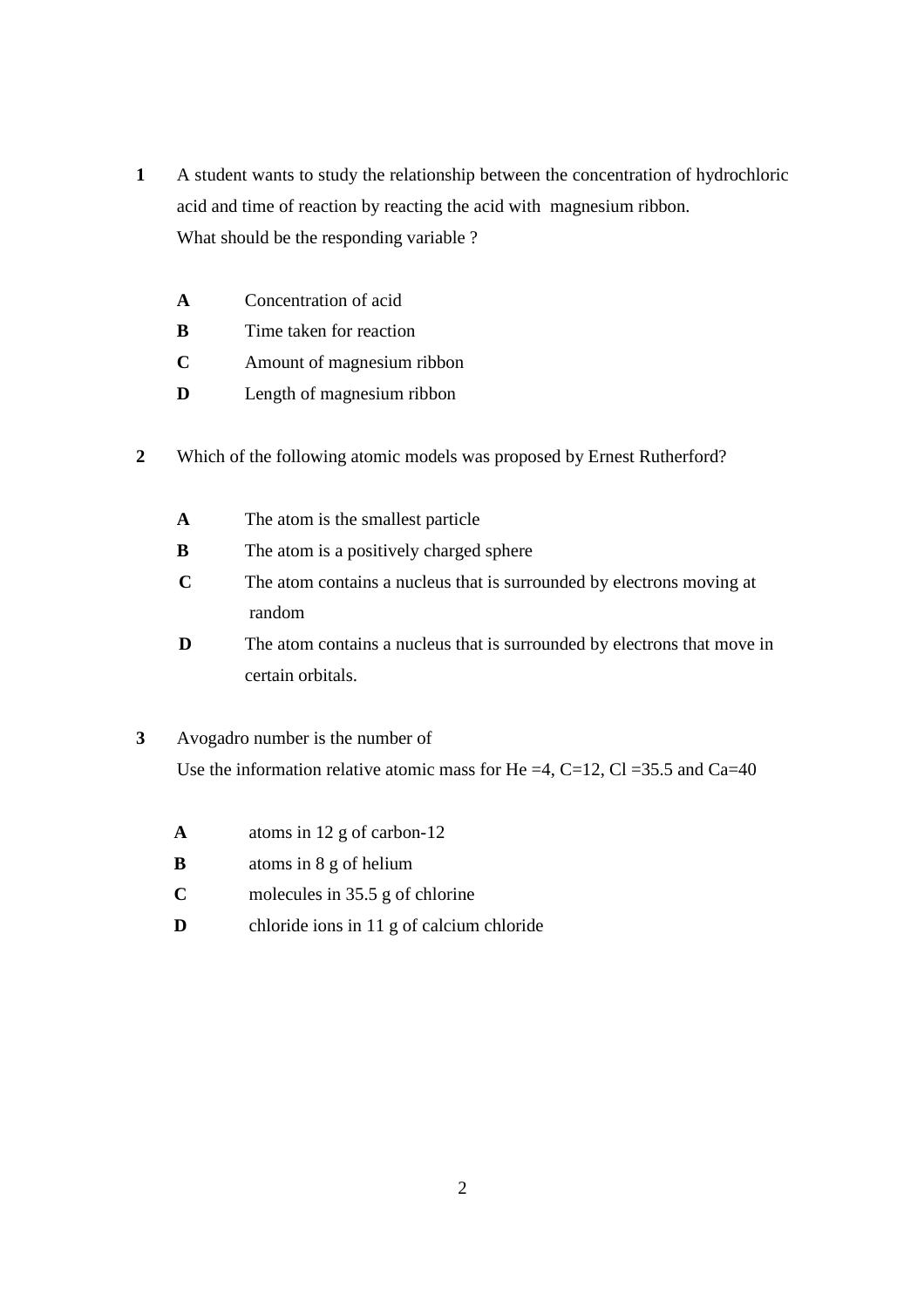



Which of the following is true about substance X at the sixth minute?

- **A** All the molecules move freely
- **B** Molecules are closely packed and atoms move freely
- **C** Molecules and atoms move freely
- **D** Some molecules are closely packed while some molecules move freely
- **5** Among the following compounds, which one contains particles bonded by strong electrostatic forces?
	- **A** Ammonia
	- **B** Naphthalene
	- **C** Carbon dioxide
	- **D** Potassium oxide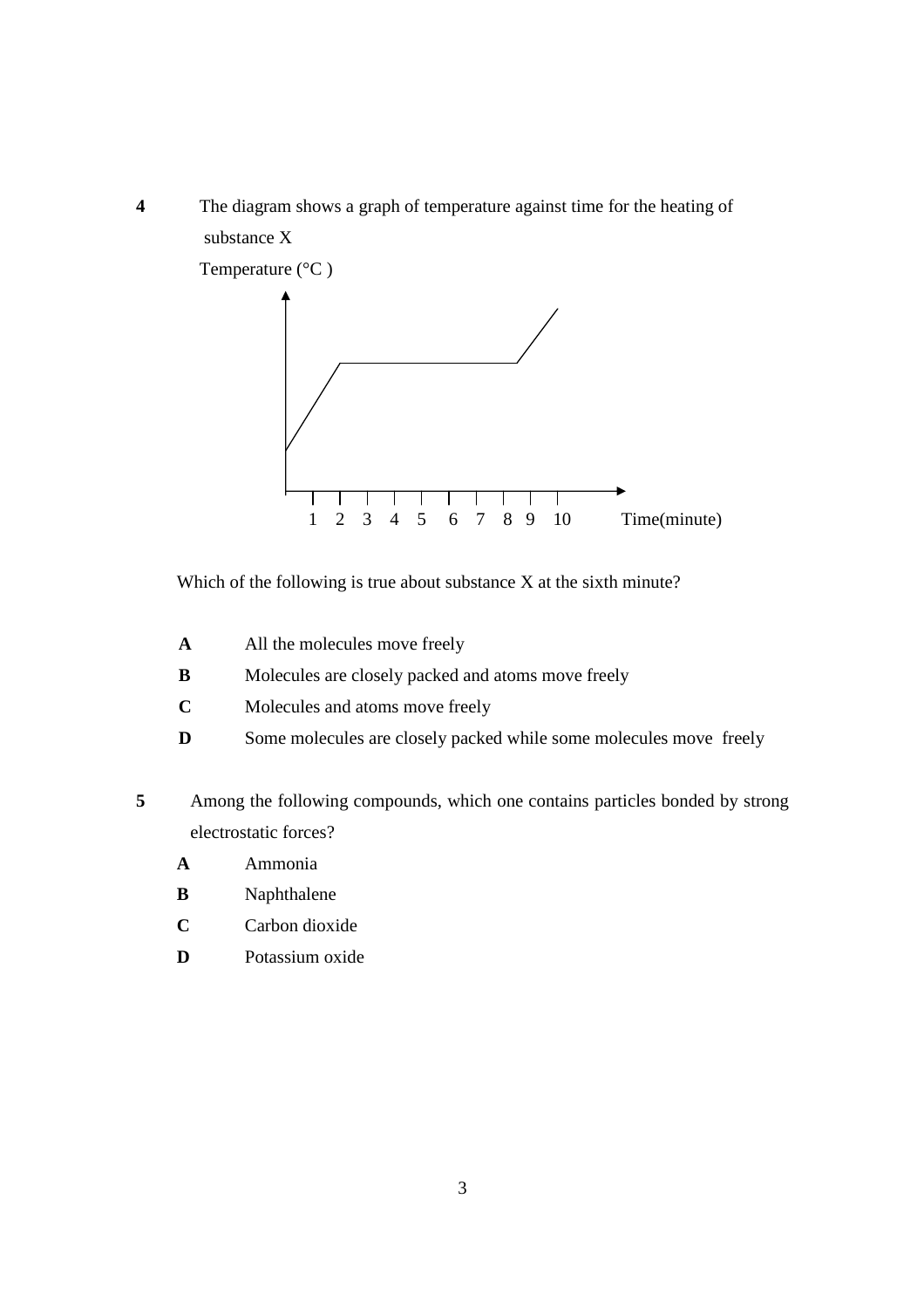**6** The table shows the proton numbers for elements X, Y and Z.

| <b>Element</b> | <b>Proton Number</b> |
|----------------|----------------------|
| X              | 13                   |
| V              | 15                   |
| Z              | 11                   |

What type of oxides are formed by X, Y and Z?

|                | X oxide    | Y oxide      | Z oxide      |
|----------------|------------|--------------|--------------|
| A              | Amphoteric | Acidic       | <b>Basic</b> |
| В              | Amphoteric | <b>Basic</b> | Acidic       |
| $\overline{C}$ | Acidic     | Amphoteric   | <b>Basic</b> |
| D              | Acidic     | Acidic       | <b>Basic</b> |

- **7** Which of the following conducts electricity but does not undergo chemical changes?
	- **A** Molten lead (II) chloride
	- **B** Molten sulphur
	- **C** Molten magnesium
	- **D** Molten Aluminium nitrate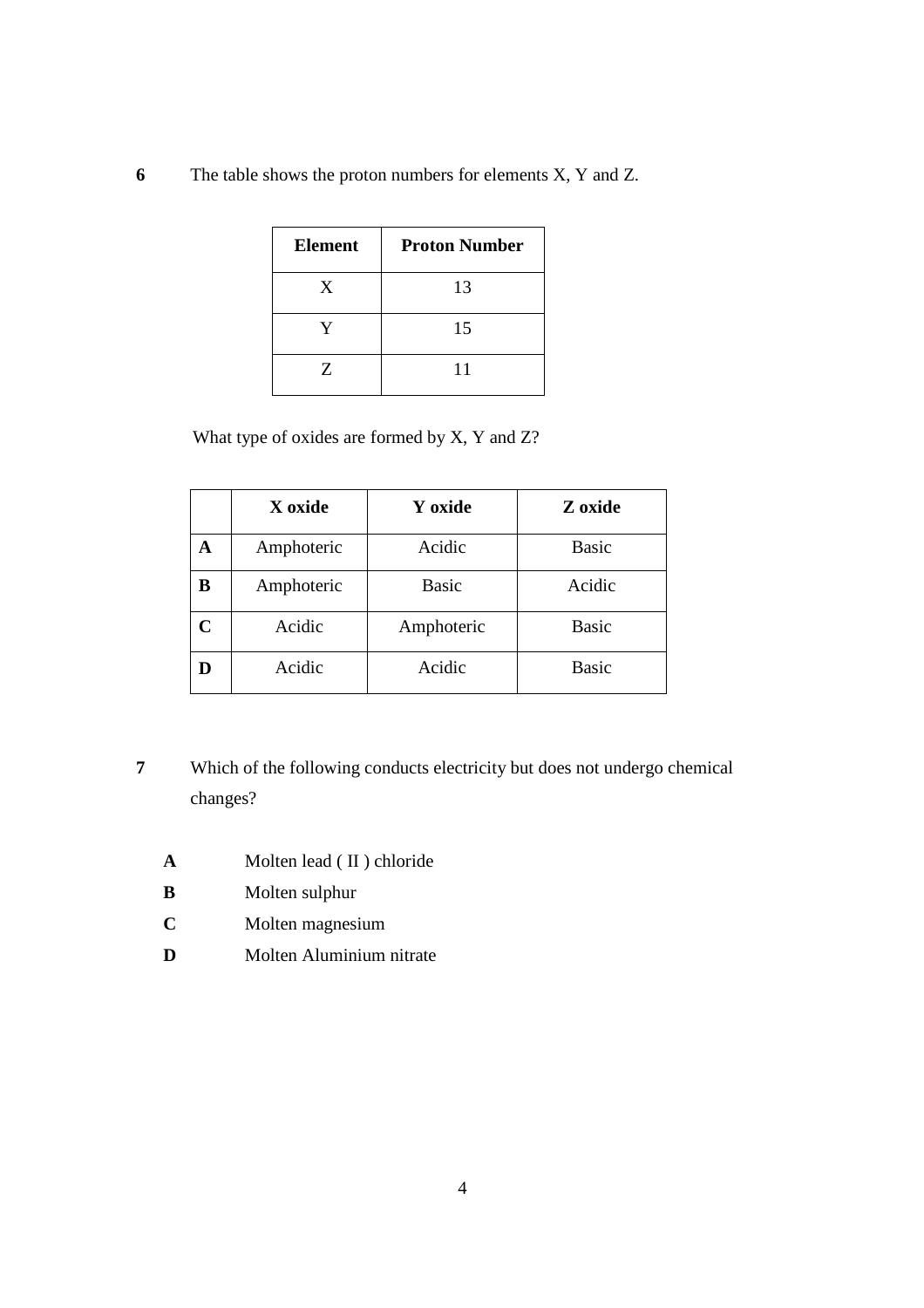**8** The following equation represents changes that occur during the electrolysis of molten copper( II ) oxide.

 $Cu^{2+} + me-$  Cu  $2O^2$   $O_2 + ne^2$ 

Which set of numbers correctly represent the value of m and n?

|             | $\boldsymbol{m}$ | n |
|-------------|------------------|---|
| Α           |                  |   |
| B           |                  |   |
| $\mathbf C$ |                  |   |
|             |                  |   |

**9** Which of the following substance is acidic ?

- **A** Sodium hydroxide
- **B** Sulphur dioxide
- **C** Potassium oxide
- **D** Ammonia

**10** Which of the following is not true about the properties of alkali?

- **A** Undergoes neutralisation with acid.
- **B** Has a pH value greater than 7.
- **C** Reacts with ammonium salt when heated to produce ammonia gas.
- **D** Reacts with metal carbonates to produce carbon dioxide
- **11** What is precipation reaction?
	- **A** One aqueous soluble salt and one insoluble salt are mixed to form an insoluble salt.
	- **B** One aqueous soluble salt and one insoluble salt are mixed to form soluble salt.
	- **C** Two different aqueous soluble salts are mixed to form an insoluble salt
	- **D** Two different aqueous soluble salts are mixed to form soluble salt.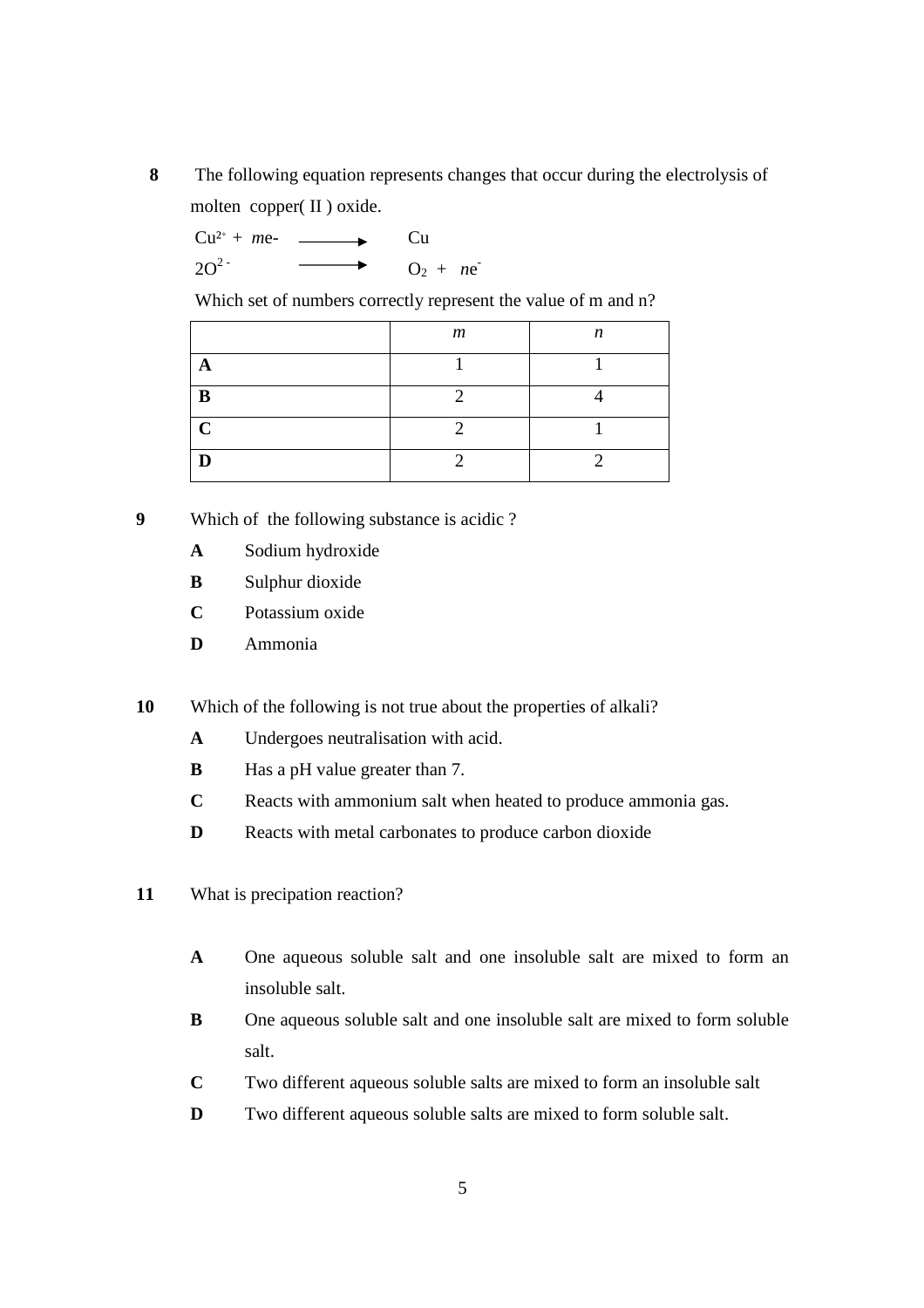- **12** What substance is embedded into glass to make a photochromic glass?
	- **A** Silver chloride
	- **B** Sodium chloride
	- **C** Copper(II) nitrate
	- **D** Silicon dioxide
- **13** Which of the following reactions, vanadium(V) oxide and the temperature of 450°C are required in the Contact Process?
	- **A**  $S(1) + O_2(g) \rightarrow SO_2(g)$
	- **B**  $2SO_2(g) + O_2(g) \implies 2SO_3(g)$
	- **C**  $SO_3(g) + H_2SO_4(l) \rightarrow H_2S_2O_7(l)$
	- **D**  $H_2S_2O_7(l) + H_2O(l) \rightarrow H_2SO_4(l)$
- **14** Aluminium powder reacts faster with hydrochloric acid than an aluminium strip because
	- **A** the particles in the aluminium strip are packed closely
	- **B** the particles of aluminium powder have more kinetic energy
	- **C** the aluminium powder has a larger total surface area
	- **D** there is a layer of aluminium oxide on the aluminium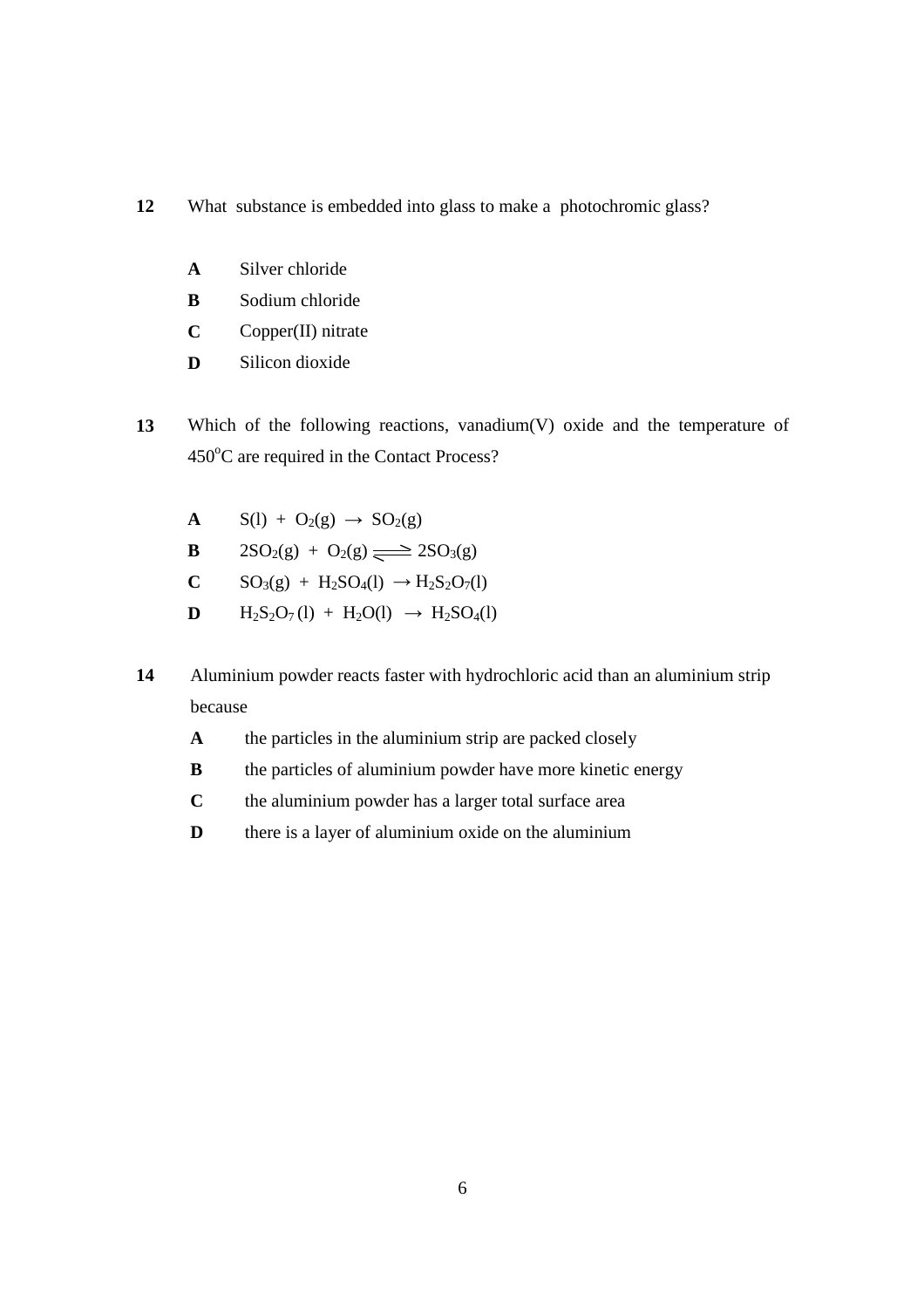**15** The table shows the total volume of gas collected at regular intervals in a reaction

| Time(s)               | 30  | 60                     | 90  |     | 150                  | 180 |     |
|-----------------------|-----|------------------------|-----|-----|----------------------|-----|-----|
| Volume of gas $(cm3)$ | 2.0 | $\gamma$ $\tau$<br>3.1 | ے . | 6.4 | $\sim$ $\sim$<br>ن ر | 8.0 | 8.6 |

What is the average rate of reaction in this experiment ?

| $\mathbf{A}$ | $0.041$ cm <sup>3</sup> /s |
|--------------|----------------------------|
| B            | $0.048$ cm <sup>3</sup> /s |
| C            | $0.049$ cm <sup>3</sup> /s |

**D**  $0.053 \text{ cm}^3/\text{s}$ 



From the diagram above, it can be concluded that

- **A** heat is required to start the reaction.
- **B** the activation energy for the reaction is E.
- **C** the reaction is exothermic.
- **D** the reactants are higher in concentration than the products.
- **17** Which of the chemical substance can prevent the coagulation of latex?
	- **A** Aqueous ammonia solution.
	- **B** Aqueous ethanoic acid solution
	- **C** Aqueous sodium chloride solution
	- **D** Vinegar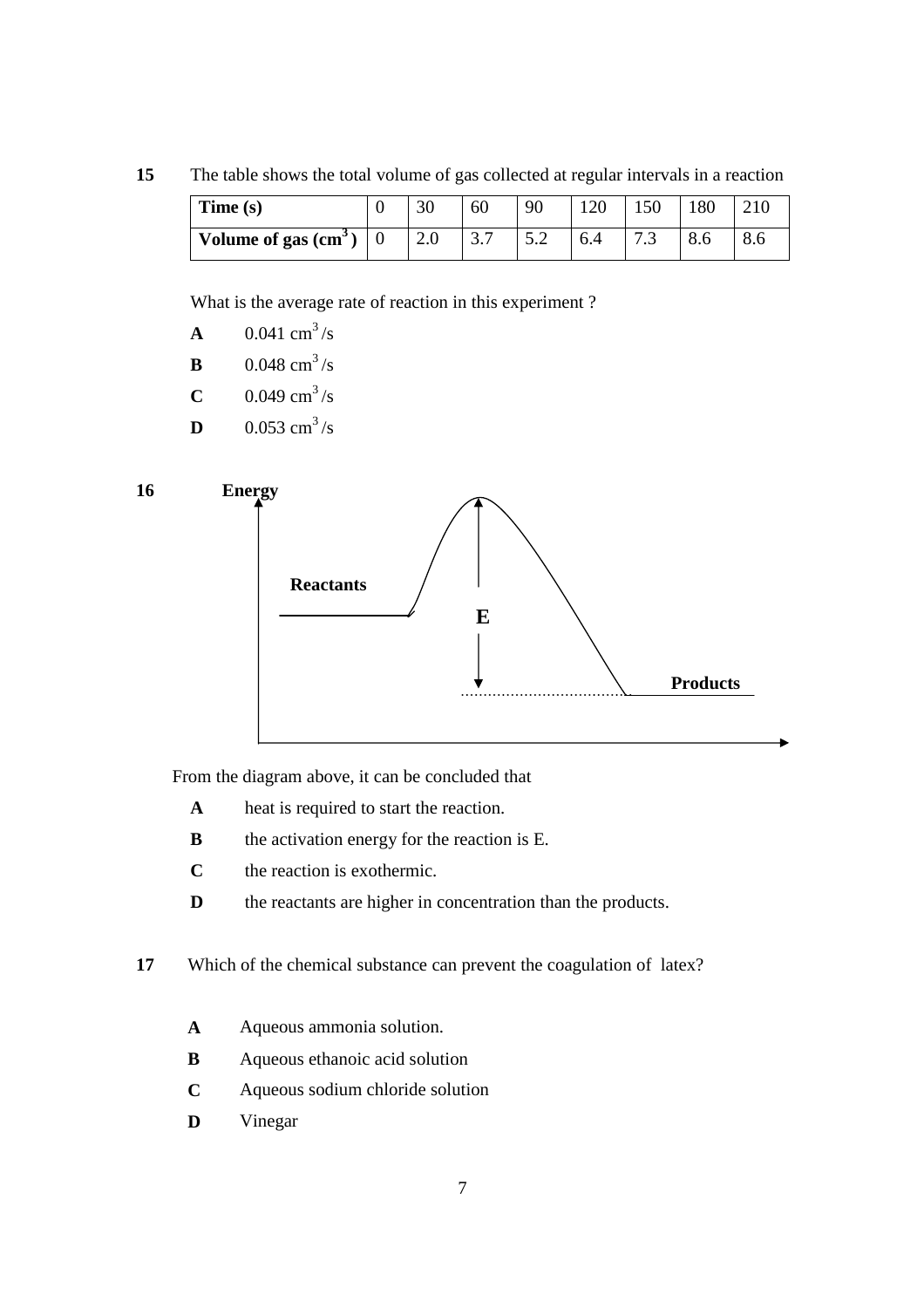### **18** Which of the following is not grouped in the same homologous series ?

- **A** Propane, butane, hexane
- **B** Ethanol, methyl propanol, 1-butanol
- **C** Acetic acid, propanoic acid, sulphuric acid
- **D** Heptene, ethene, pentene
- **19** The electron arrangements of atoms of elements P and Q are 2.8.4 and 2.6 respectively.

Which of the following statements about the formation of a compound of P and Q is true ?

- **A** Each atom of Q receives an electron from an atom of P
- **B** Each atom of P receives four electrons from an atom of Q
- **C** Each atom of P combines with two atoms of Q by sharing of electrons
- **D** Each atom of P combines with one atom of Q by transfer of electrons

#### **20** What is the main purpose of using superconductors?

- **A** Devices made from superconductors are very cheap.
- **B** To minimize the electrical resistance.
- **C** To produce durable devices.
- **D** To prevent the devices from corrosion.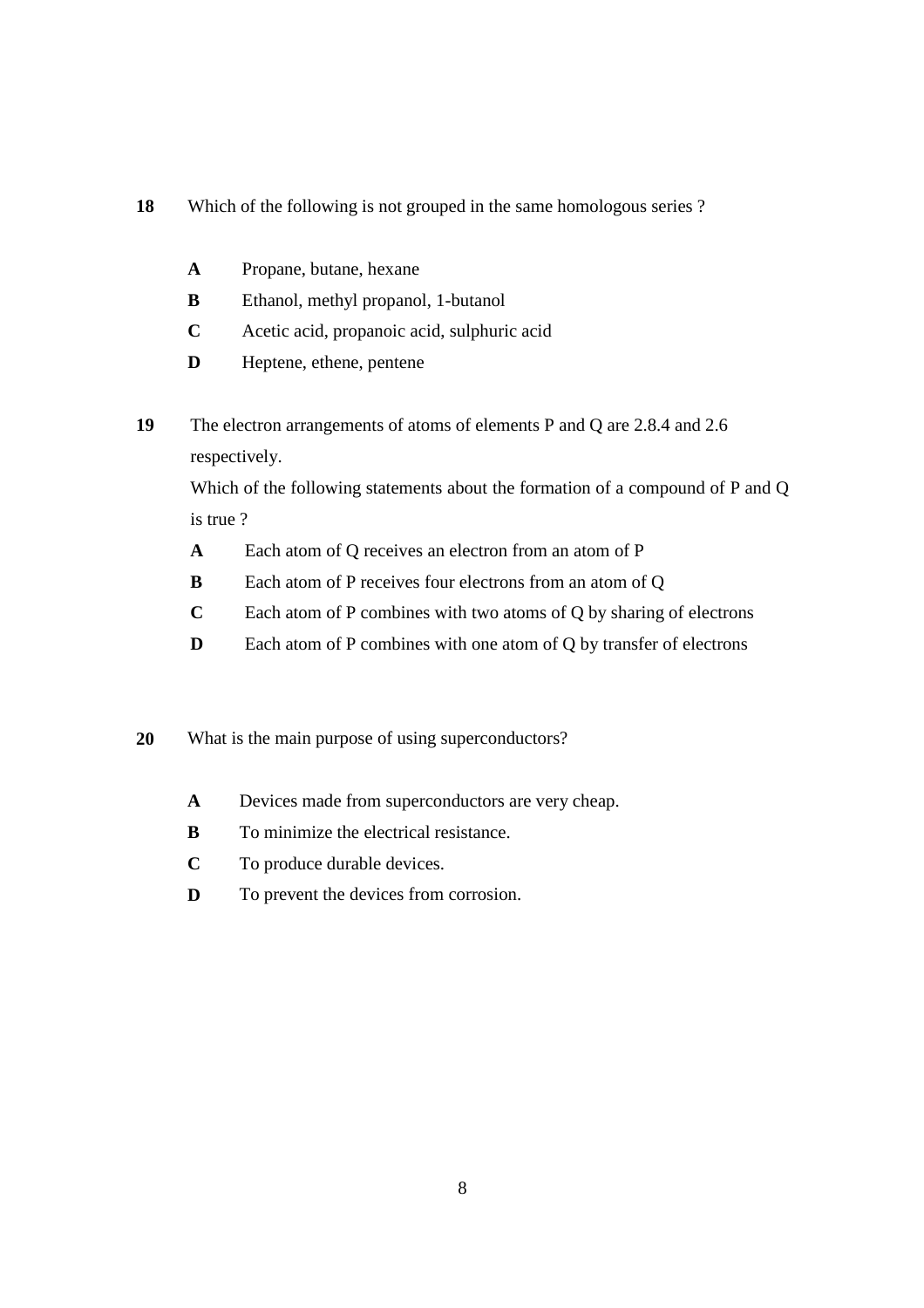- **21** Which of the following is an insoluble salt?
	- **A** Silver nitrate
	- **B** Ammonium chloride
	- **C** Magnesium carbonate
	- **D** Zinc sulphate
- **22** The diagram shows the arrangement of particles for a type of matter that undergoes a change in physical state through process X.



What is process X?

- **A** Melting
- **B** Boiling
- **C** Freezing
- **D** Sublimation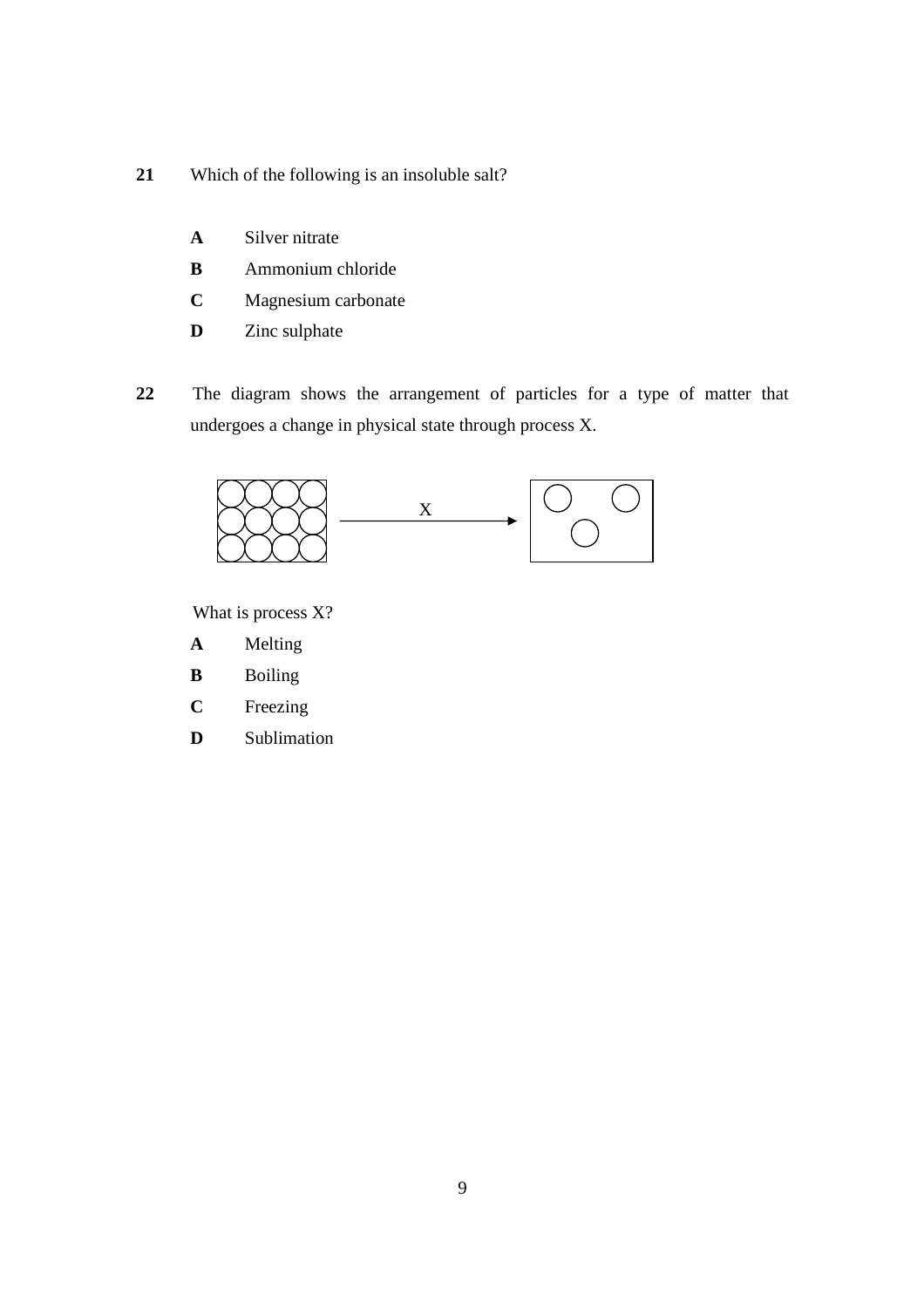**23** The table shows the melting points and boiling points of substances S, T, U, V and W.

|   | Substance   Melting point/ ${}^{\circ}C$   Boiling point/ ${}^{\circ}C$ |        |
|---|-------------------------------------------------------------------------|--------|
| S | $-182$                                                                  | $-162$ |
| Т | $-23$                                                                   | 77     |
|   | - 97                                                                    | 65     |
|   | 41                                                                      | 182    |
|   | 132                                                                     | 290    |

Which substance exists as a gas at room temperature?

- **A** S only
- **B** S and T only
- **C** T and U only
- **D** Vand W only
- **24** The table below shows the proton number of elements M and N

| <b>Element</b> | <b>Proton number</b> |
|----------------|----------------------|
|                |                      |
|                |                      |

Which is true of the compound formed between elements M and N?

| Compound formula |           | Type of bond  |  |
|------------------|-----------|---------------|--|
| A                | <b>MN</b> | Ionic bond    |  |
| B                | MN        | Covalent bond |  |
| C                | $M_2N_3$  | Ionic bond    |  |
|                  | $M_3N_2$  | Covalent bond |  |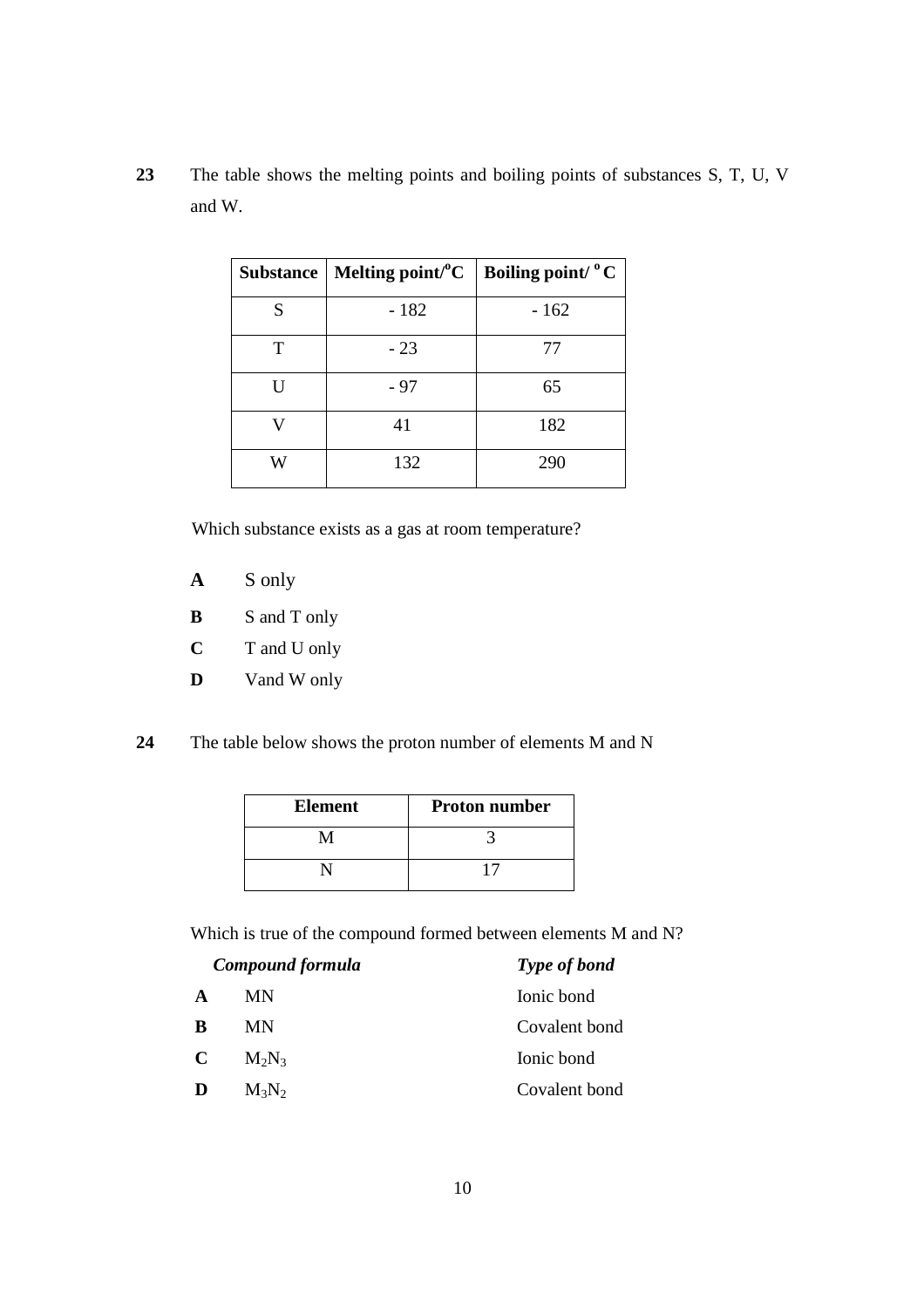

 In which set of the following pair of metals would electron flow in the direction as in the diagram?

|             | Copper | magnesium |
|-------------|--------|-----------|
| B           | Zinc   | Magnesium |
| $\mathbf C$ | Copper | Iron      |
| D           | Zinc   | Lead      |

26 What is the number of atoms in 1 mole of ammonia, NH<sub>3</sub>?

Use the information that the Avogadro Constant  $6.02 \times 10^{23}$  mol<sup>-1</sup>

- **A** 6.02 X  $10^{23}$
- **B** 2.408 X  $10^{24}$
- **C** 1.806 X  $10^{23}$
- **D**  $1.2 \text{ X } 10^{24}$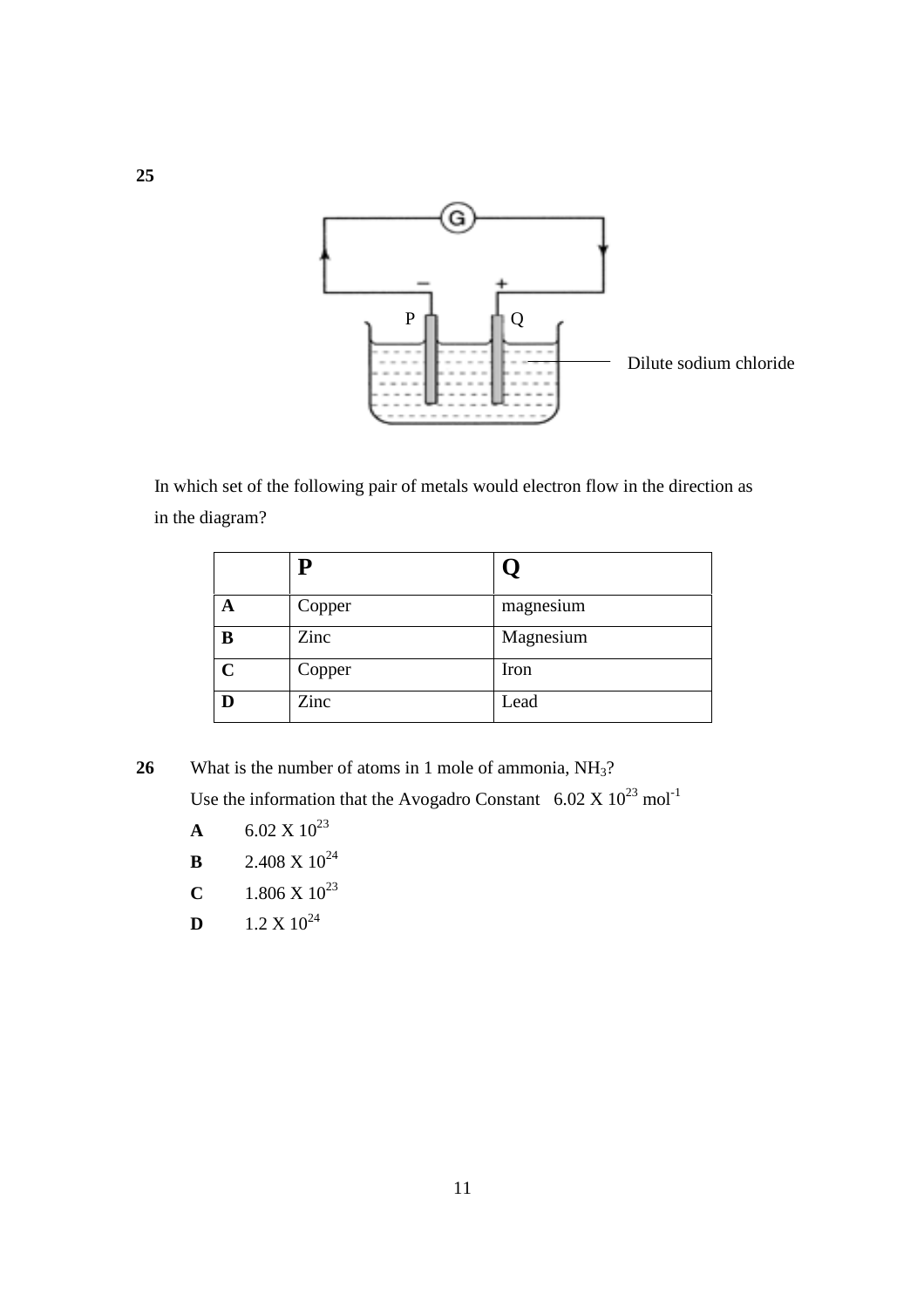**27** The chemical formula for glucose is  $C_6H_{12}O_6$ . This shows that

- I the empirical formula for glucose is  $CH<sub>2</sub>O$
- II each glucose molecule is made up of 6 carbon atoms, 12 hydrogen atoms and 6 oxygen atoms.
- III 1 mol of glucose contains a total of  $144 \times 10^{23}$  atoms
- IV One glucose molecule has a mass of 180 times higher than the mass of 1 hydrogen atom

Use the information relative atomic mass for  $H = 1, C = 12$  and  $O = 16$ Avogadro Constant =  $6.02 \text{ X } 10^{23} \text{ mol}^{-1}$ 

- **A** I and II only
- **B** I, III and IV only
- **C** II, III and IV only
- **D** I, II, III and IV
- **28** What is the percentage by mass of nitrogen content in urea,  $CO(NH<sub>2</sub>)$  <sup>2</sup>? Use the information that the relative atomic mass of  $C = 12$ ,  $N = 14$ ,  $H = 1$ and  $O = 16$ 
	- **A** 23.3 % **B** 31.8 %  $C$  46.7 %
	- **D**  $63.6\%$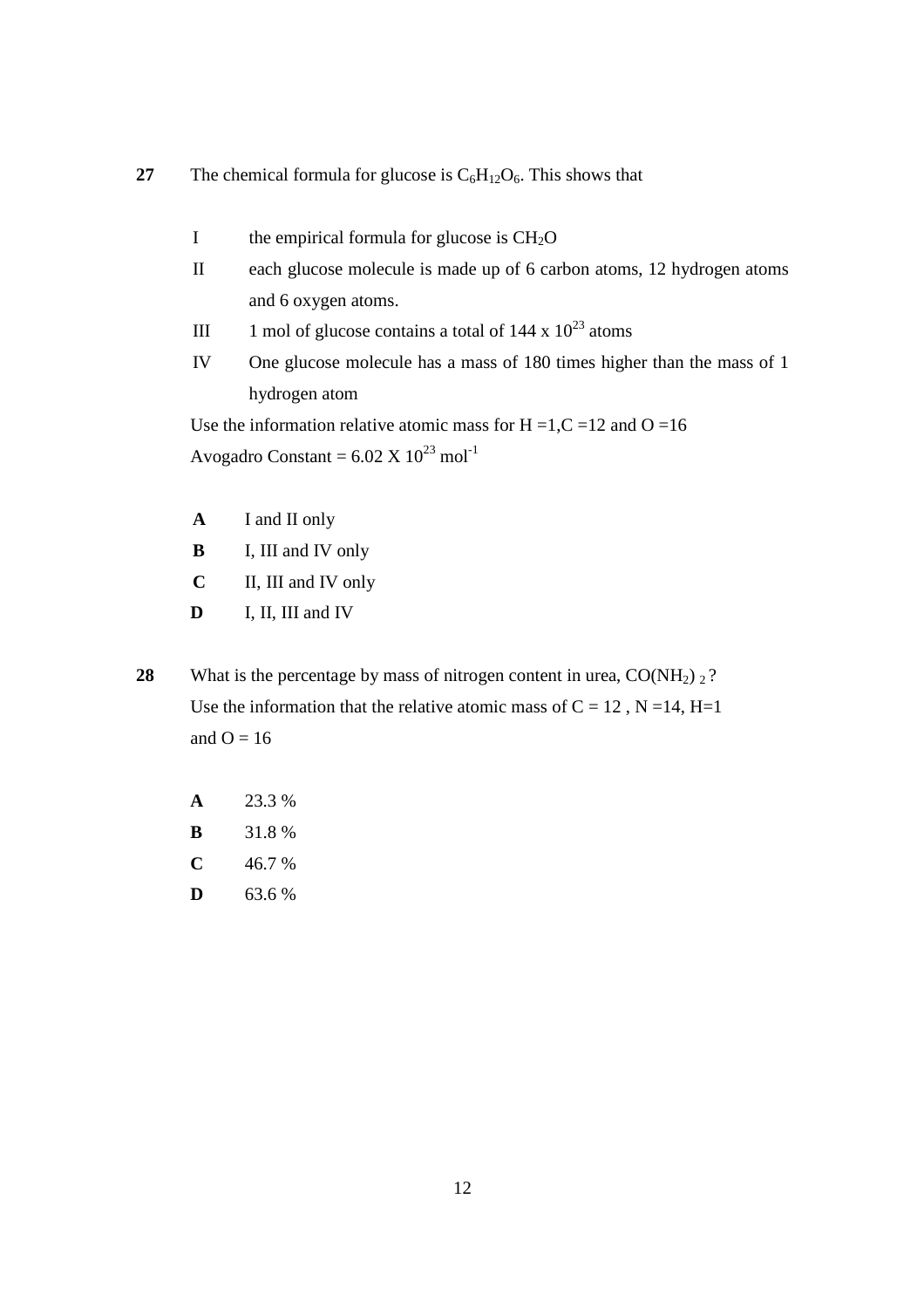**A meteorologist would like to release a weather balloon to the amosphere to**  carry out studies on the weather.

 Between **A, B, C** and **D** in the Periodic Table shown below which is the most suitable element to fill up the weather balloon?



**30** The diagram shows the electron arrangement of a substance formed between two atoms of Z.



Which of the following statements is true about the substance?

- **A** Consists of ions
- **B** Conduct electricity in molten state
- **C** The compound has a low melting point
- **D** Dissolves in water
- **31**. When 10 cm<sup>3</sup> of 0.50 mol dm<sup>-3</sup> NaOH is diluted with water to 100 cm<sup>3</sup>, the concentration of NaOH solution is
- **A**  $0.050 \text{ mol dm}^{-3}$
- **B**  $0.10$  mol dm<sup>-3</sup>
	- **C**  $0.15$  mol dm<sup>-3</sup>
	- **D**  $0.20$  mol dm<sup>-3</sup>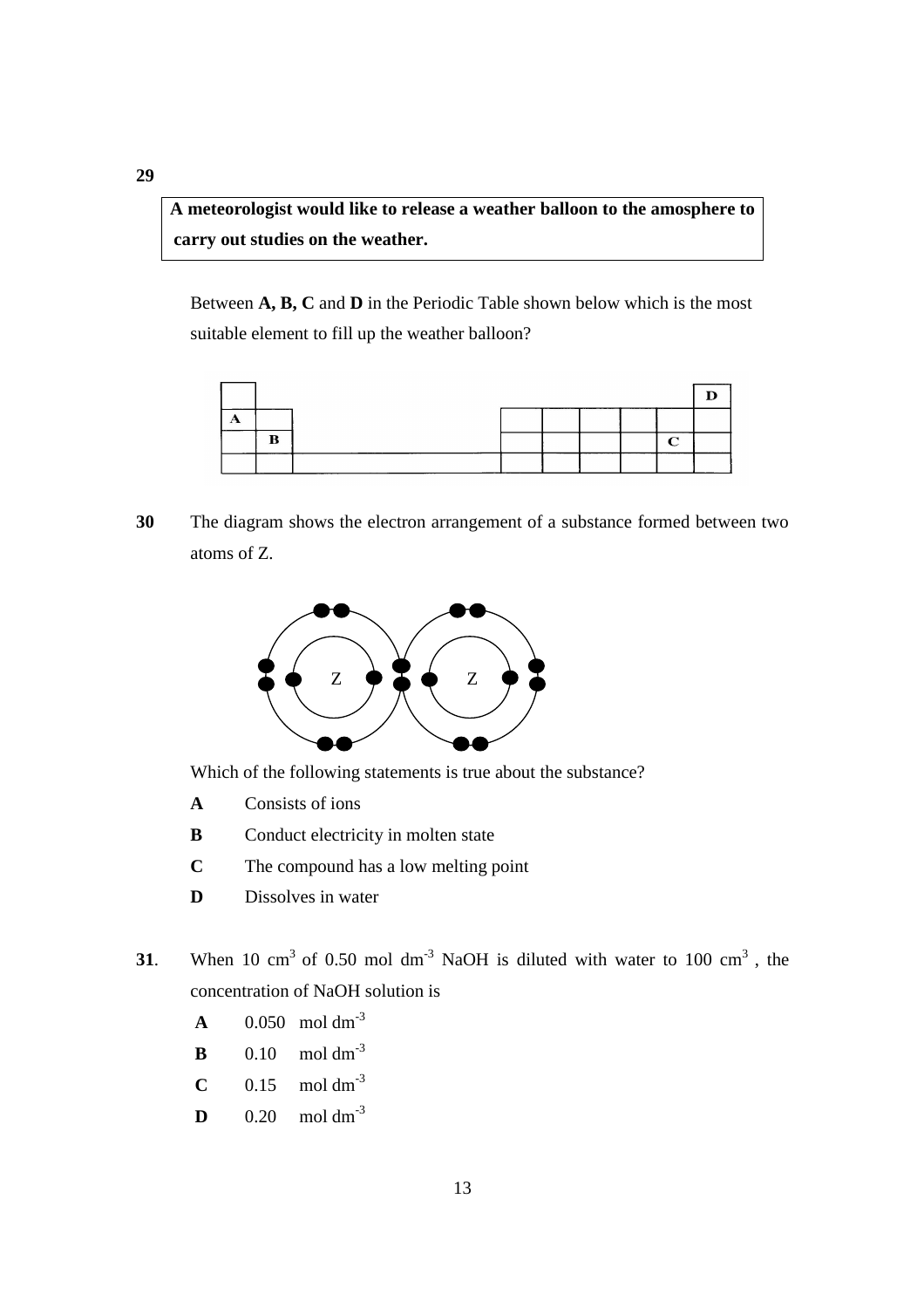**32** The reaction between lead (II) nitrate and potassium iodide solution is represented by the equation below

$$
Pb(NO_3)_{2\ (aq)} + 2KI_{\ (aq)} \longrightarrow PbI_{2\ (s)} + 2KNO_{3\ (aq)}
$$

25.0 cm<sup>3</sup> of 1.0 mol dm<sup>-3</sup> potassium iodide solution is mixed with 25.0 cm<sup>3</sup> of 1.0 mol dm<sup>-3</sup> lead (II) nitrate solution. What is the maximum mass of lead(II) iodide produced in this reaction?

Use the information relative atomic mass for  $I = 127$  and  $Pb = 207$ 

| A | 4.175 g |  |
|---|---------|--|
|---|---------|--|

- **B** 5.76 g
- **C** 8.35 g
- **D** 11.52 g

**33** Which of the following is **NOT** a characteristic of ammonia?

- **A** Very soluble in water.
- **B Has a pungent smell.**
- **C** A white fume gas.
- **D** Alkaline gas.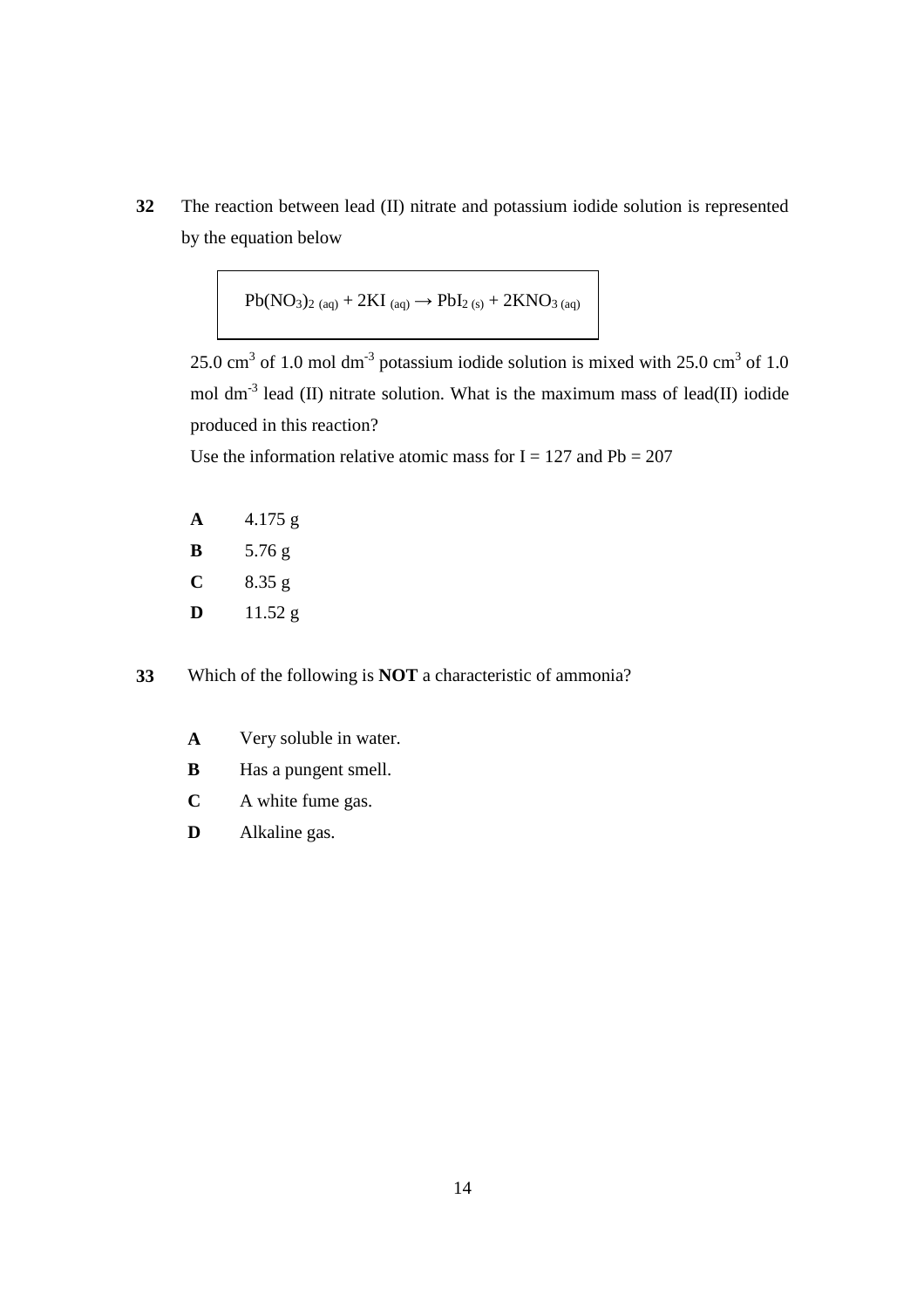**34** 1g of magnesium was allowed to react with 50 cm<sup>3</sup> of sulphuric acid, 1 mol dm<sup>-3</sup>. Three experiments were conducted using three different sizes of magnesium. The time taken to collect 20cm<sup>3</sup> of hydrogen gas is as below.

| <b>Experiment</b> |  |  |
|-------------------|--|--|
| Time $/s$         |  |  |

Which of the following experiments show the arrangement of the size of magnesium in decreasing order?

- **A** I, II, III
- **B** II, I, III
- **C** III, II, I
- **D** III, I, II
- **35** The diagram below is a structural formula of a polymer.



What is the structural formula of the monomer for the above polymer?

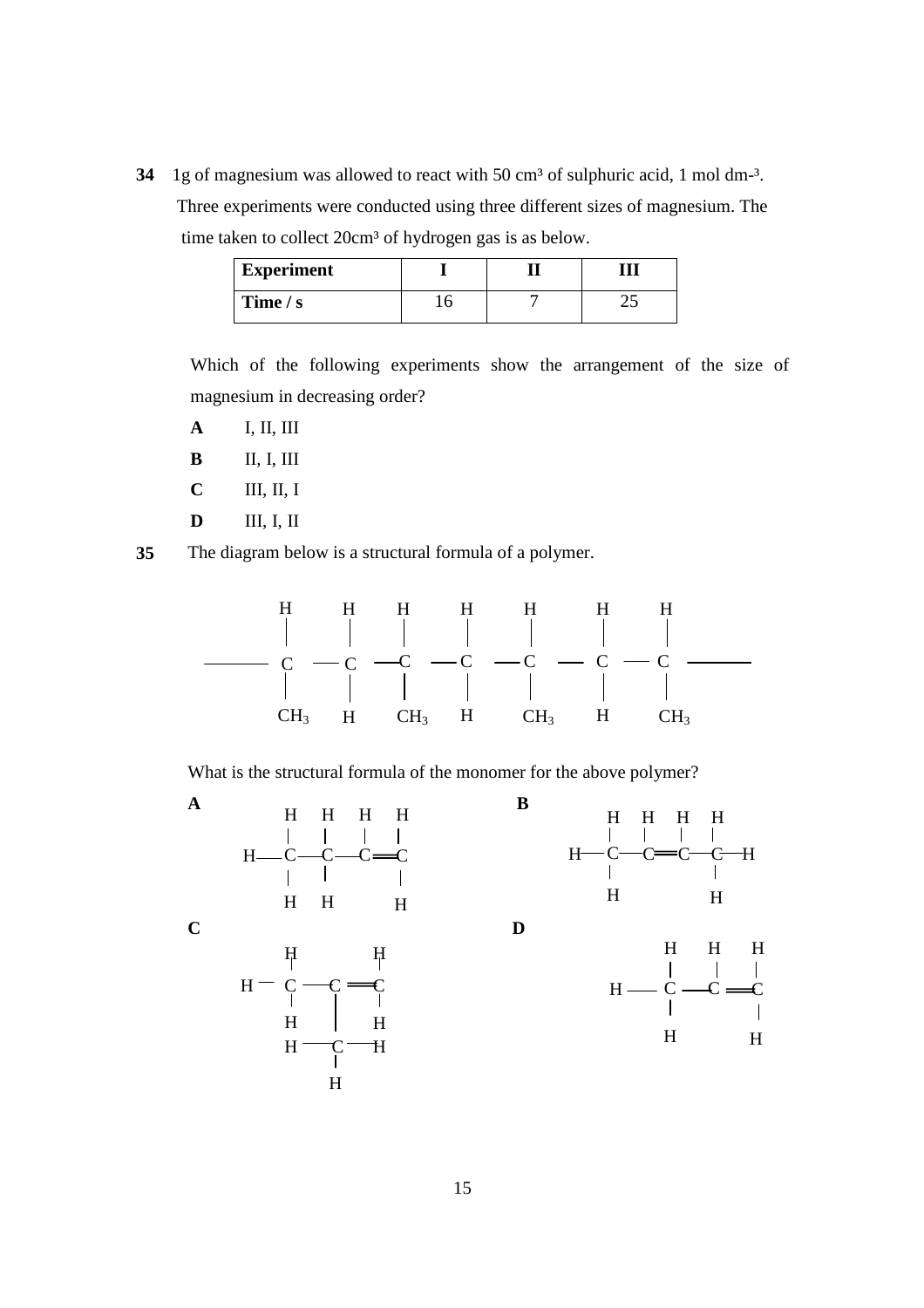- **36** A compound with formula  $M_2CO_3$  has a relative formula mass of 138. What is the relative atomic mass of M ? Use the information that the relative atomic mass of  $C = 12$  and  $O = 16$ 
	- **A** 39 **B** 69 **C** 78 **D** 110
- **37** Study the structural formula below:



Based on the IUPAC system, what is the name of the compound having this structural formula?

- **A** 2,4,4- trimethylpentane
- **B** 2,4,4- trimethyloctane
- **C** 2-ethyl-4-methylpentane
- **D** 2,4-dimethylhexane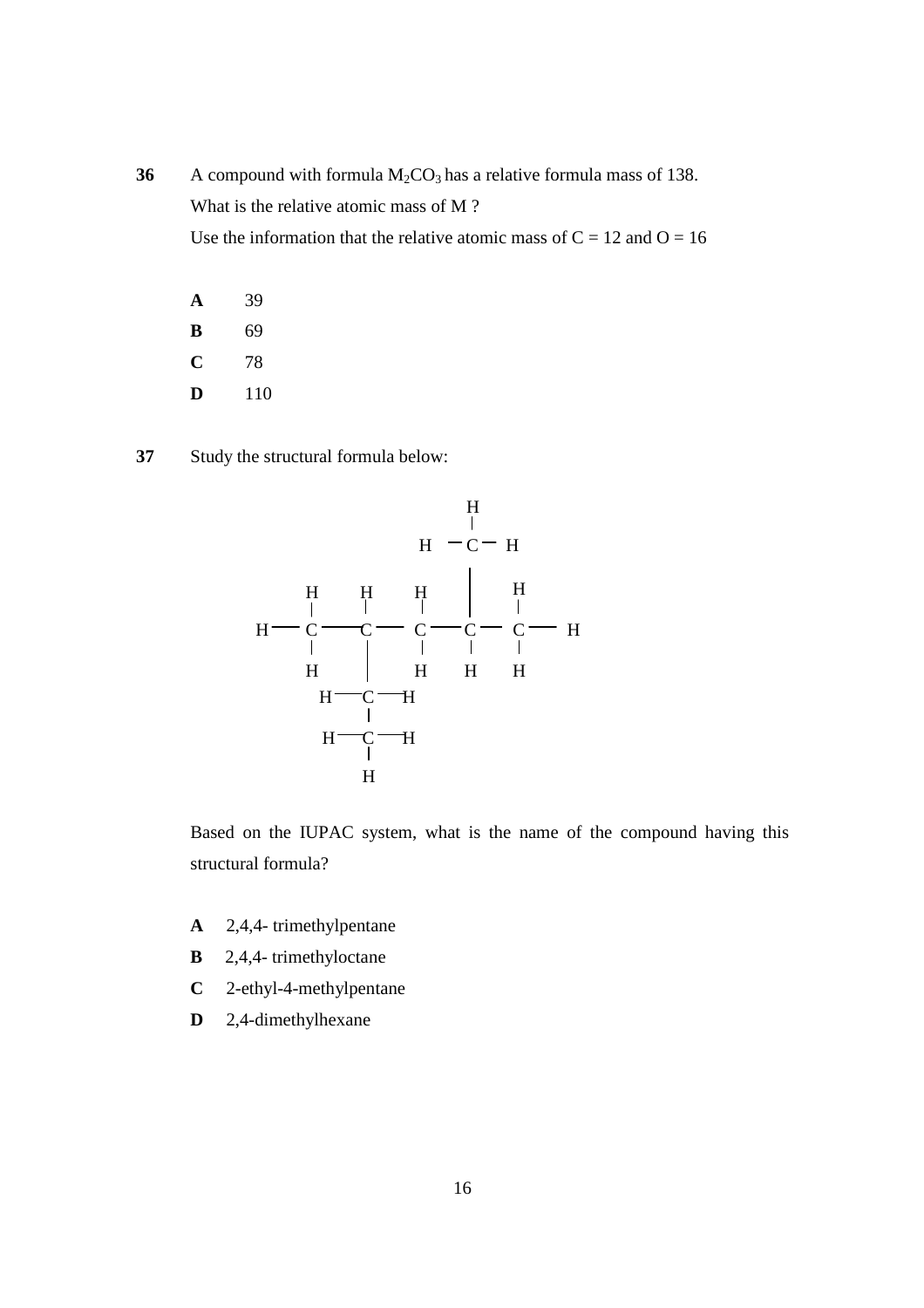- **38** Butane has some similar characteristics with butene. The characteristics are
	- I Exist as gas at room temperature.
	- II Decolourise the purple colour of acidified potassium manganate(VII).
	- III Cannot dissolve in water.
	- IV Burn in excess air to produce a gas that turns limewater cloudy.
	- **A** I and III only
	- **B** II and IV only
	- **C** I, III and IV only
	- **D** I, II, III and IV
- **39** Two experiments were conducted to study the rate of reaction between excess calcium carbonate and sulphuric acid as shown below.

| <b>Experiment</b> | Sulphuric acid                                                         |
|-------------------|------------------------------------------------------------------------|
|                   | $25cm3 H2 SO4$ , 1 mol dm <sup>-3</sup>                                |
|                   | $50 \text{cm}^3 \text{H}_2$ SO <sub>4</sub> , 0.5 mol dm <sup>-3</sup> |

 Which of the following graphs best describes the results of the above experiments?

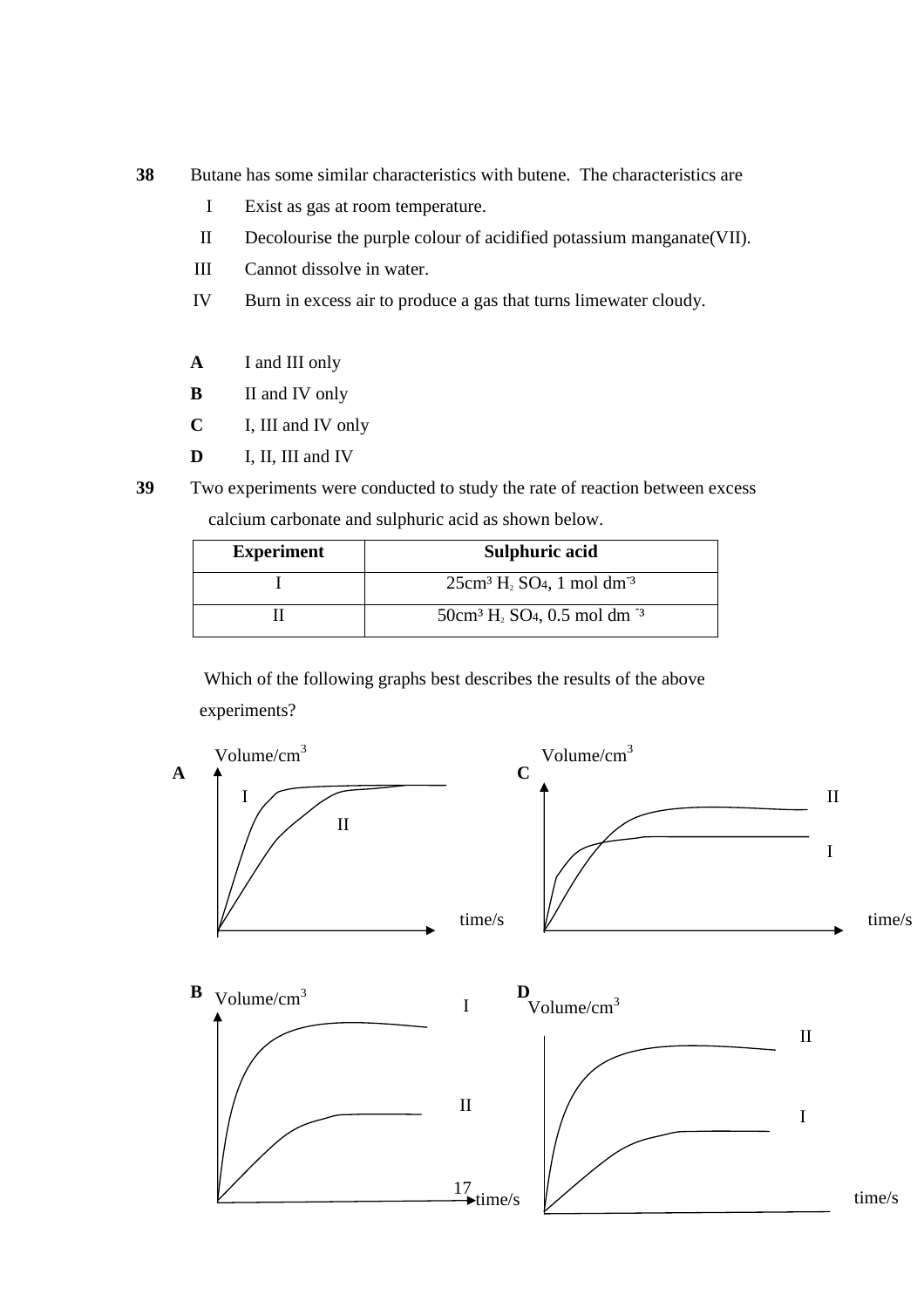## **The relative atomic mass of metal Q is 7 and the relative atomic mass of the metal W is 56**

Which of the following conclusions can be drawn from the above statement?

- I 1 mol of W has 8 times more atoms than 1 mol of Q
- II 1 atom of W is 8 times heavier than 1 atom of Q
- III 1 atom of W has the same number of protons with 8 atoms of Q
- IV 56 g of W has the same number of atoms as in 7 g of Q
- **A** I and III only
- **B** II and IV only
- **C** I, II and III only
- **D** I, II, III and IV
- **41** The equation shows neutralization reaction between W hydroxide solution and nitric acid.

$$
W(OH)_2 + 2HNO_3 \rightarrow W(NO_3)_2 + 2H_2O
$$

20 cm<sup>3</sup> of W hydroxide solution 0.5 mol dm<sup>-3</sup> neutralized 20 cm<sup>3</sup> of nitric acid. What is the concentration of the nitric acid needed?

- **A** 0.25 mol dm<sup>-3</sup>
- **B** 0.50 mol dm<sup>-3</sup>
- **C** 1.00 mol dm<sup>-3</sup>
- **D** 2.00 mol dm<sup>-3</sup>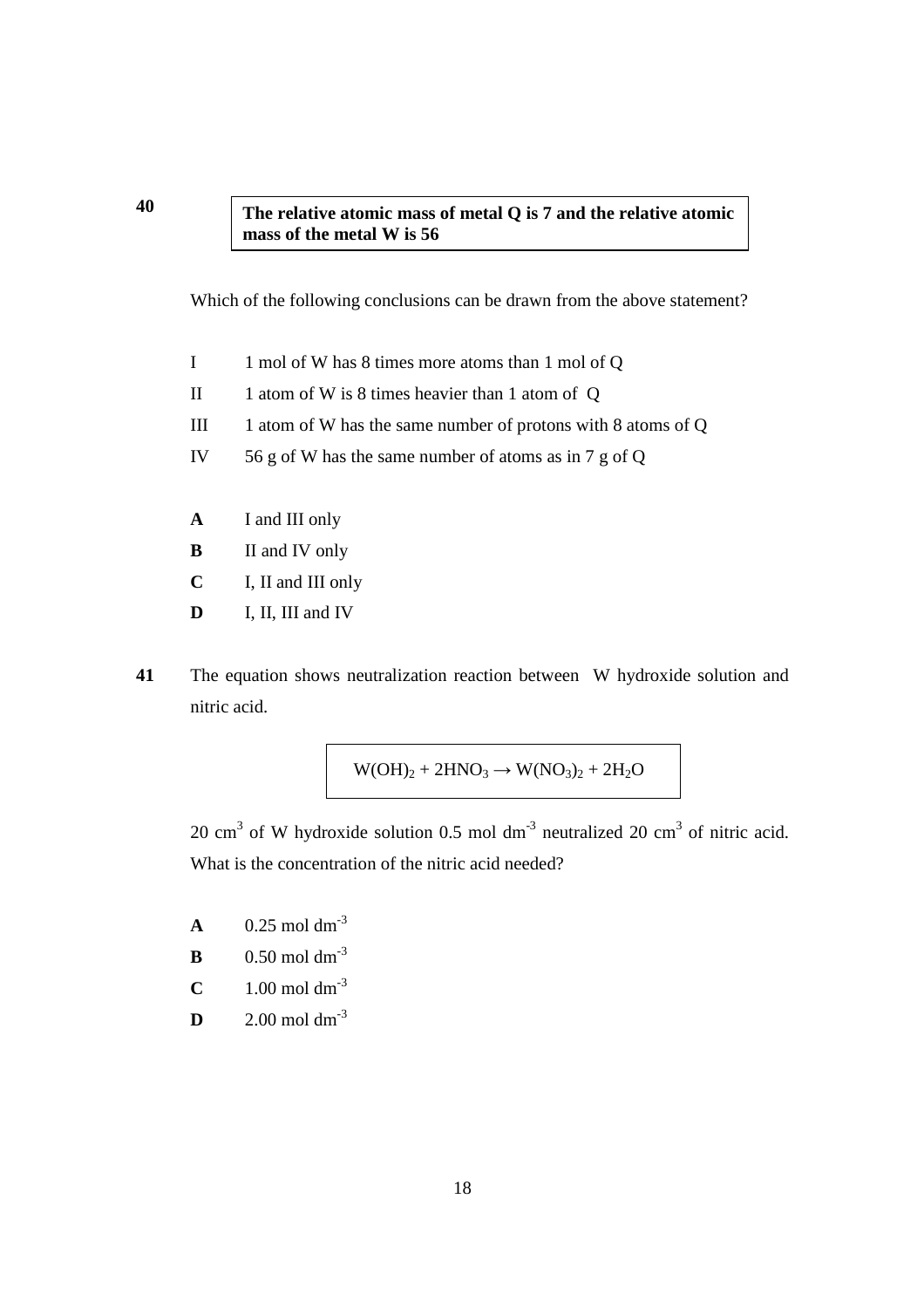**42** An esterification reaction is given as follows:

Propanoic acid + ethanol  $\rightarrow Q + H_2O$ 

What is the molecular formula of ester Q?

- $A$   $C_3H_7COOC_2H_5$
- $B$   $C_2H_5COOC_3H_7$
- $C$   $C_2H_5COOC_2H_5$
- $D$   $C_5H_{11}COOH$

**43** Below are the symbols of element X and Z.

$$
^{27}_{13}X \qquad \quad ^{12}_{6}Z
$$

If elements X and Z combine together to form an alloy Q, what is the arrangement of atoms in alloy Q?

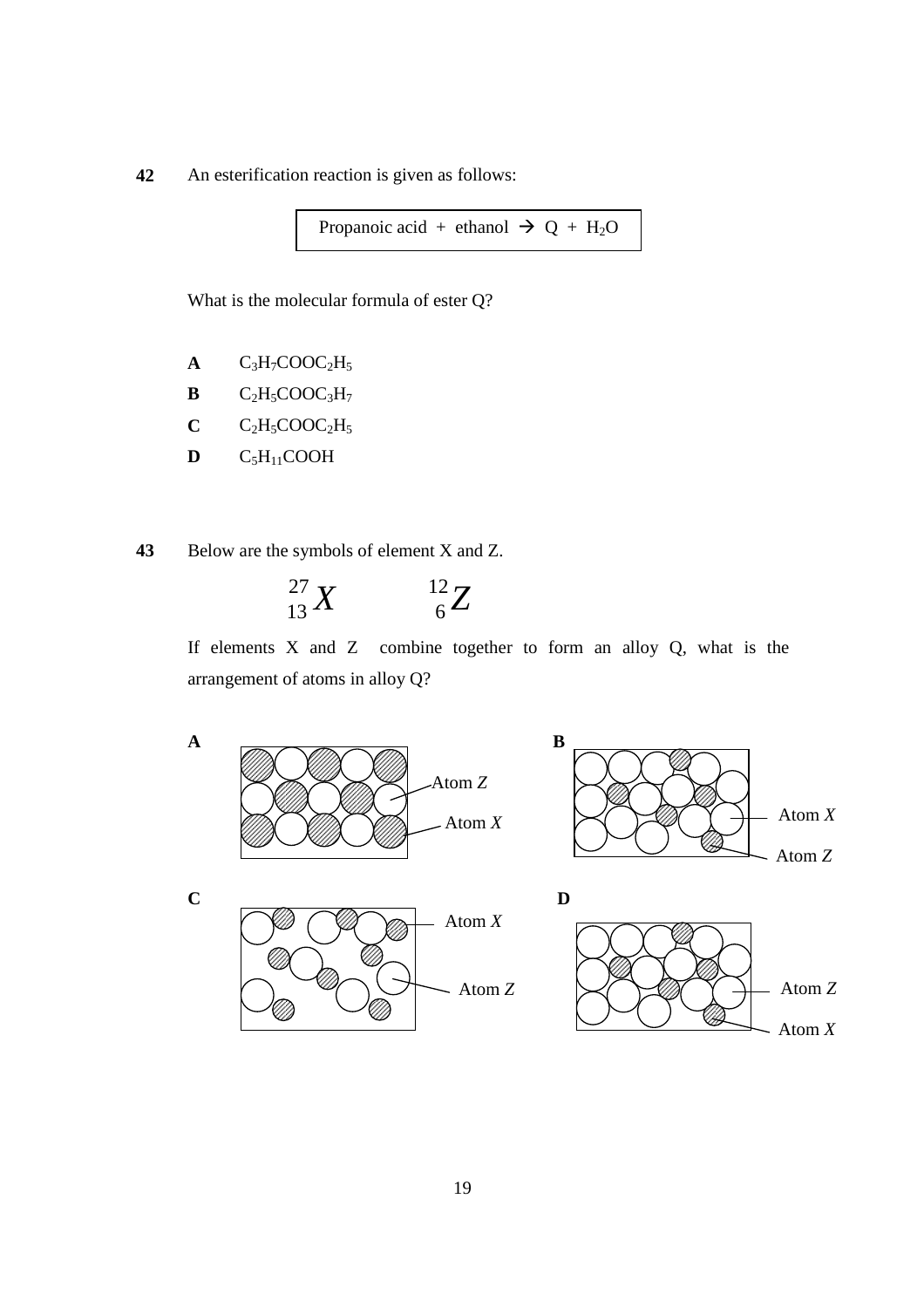**44** The equation below represents the reaction to extract aluminium from aluminium oxide.

$$
2Al_2O_3 \rightarrow 4Al + 3O_2
$$

 What is the mass of aluminium that can be extracted from 51 g of aluminium oxide ?

Given that relative atomic mass of  $Al = 27$  and  $O = 16$ 

- **A** 6.75 g
- **B** 13.5 g
- $C = 27.0 g$
- $D = 54.0 g$
- **45** Between these aqueous solutions, which will give the increasing number in pH value?
	- **A** CH3COOH, HCl, NaOH, NaCl
	- **B** HCl, NaCl, CH<sub>3</sub>COOH, NaOH
	- **C** NaOH, NaCl, CH3COOH, HCl
	- **D** HCl, CH<sub>3</sub>COOH, NaCl, NaOH
- 

**46** The table shows the number of electrons, proton number and number of neutrons for particles X and Y.

| <b>Particle</b> | Number of | <b>Proton number</b> | <b>Number of</b> |
|-----------------|-----------|----------------------|------------------|
|                 | electrons |                      | neutrons         |
|                 |           |                      |                  |
|                 |           |                      |                  |

Which of the following conclusions is correct for X and Y?

- **A** X is a positive ion
- **B** X and Y are isotopes
- **C** The mass of 1 mol of X is equals to 16g
- **D** Both X and Y are charged particles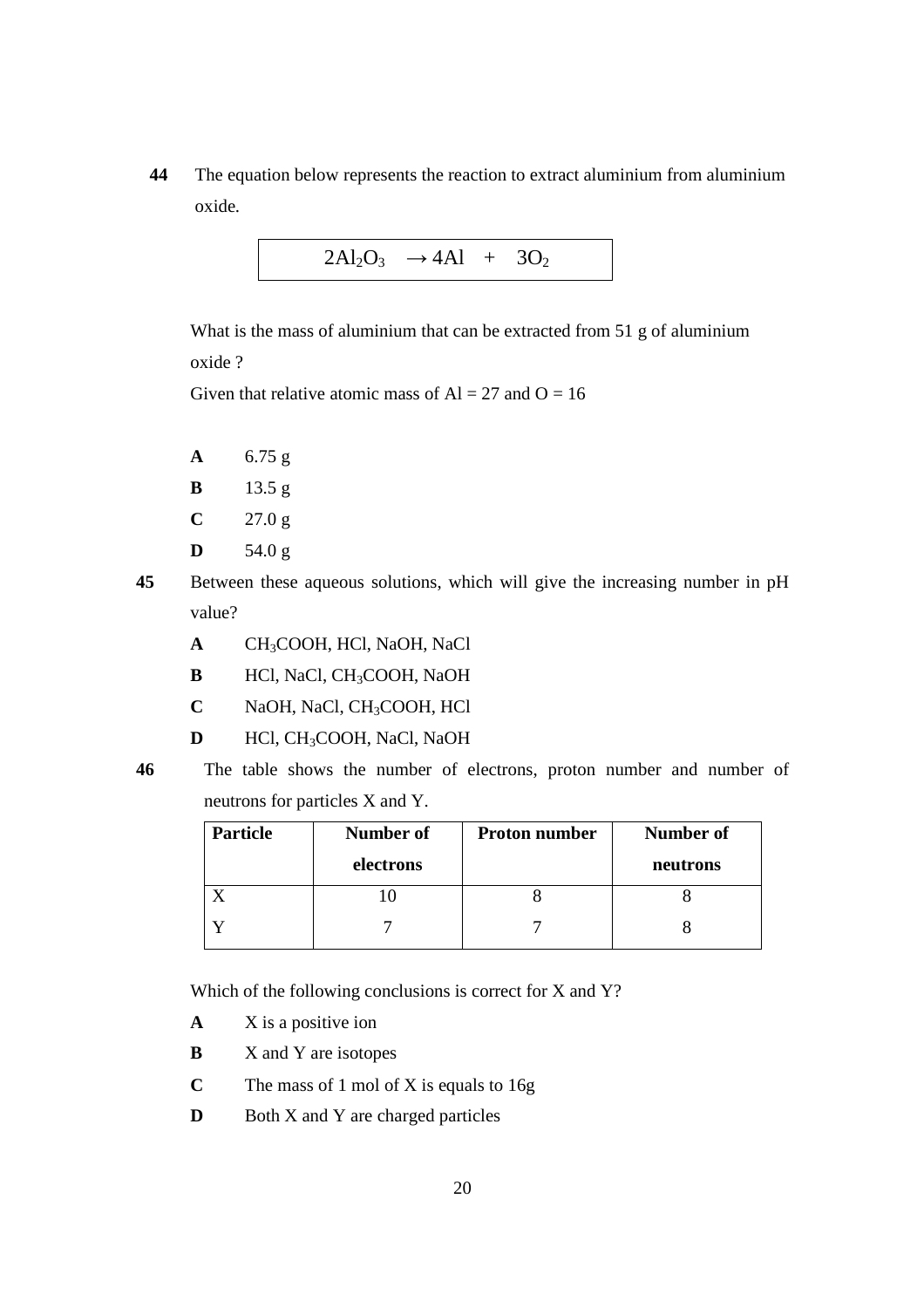**47** The combustion of methane is as follows:

If  $100 \text{ cm}^3$  of methane is burnt in excess air, what is the volume of carbon dioxide gas given off at room conditions?

Given that 1 mol of gas occupies 24 dm<sup>3</sup> at room conditions.

- **A** 100  $cm^3$
- **B** 150  $cm^3$
- **C**  $200 \text{ cm}^3$
- **D**  $300 \text{ cm}^3$

**48** Which of the following are the properties of acid?

- I Changes the blue litmus paper to red
- II Reacts with metal to produce salt and hydrogen gas only
- III Reacts with metal oxide to produce salt and water only
- IV Reacts with metal carbonate to produce salt and carbon dioxide only
- **A** I and II only
- **B** II and III only
- **C** I, II and III only
- **D** I, II, III and IV
- **49** You were asked by your teacher to verify the cation and anion in a sample of iron ( II ) chloride salt solution.

What substance can you use to verify the cation and anion?

|   | <b>Cation</b>    | <b>Anion</b>                                 |
|---|------------------|----------------------------------------------|
| A | Nessler reagent  | Dilute nitric acid and silver nitrate        |
| B | Nessler reagent  | Dilute hydrochloric acid and barium chloride |
| C | Sodium hydroxide | Dilute nitric acid and silver nitrate        |
| D | Sodium hydroxide | Dilute hydrochloric acid and barium chloride |
|   |                  |                                              |